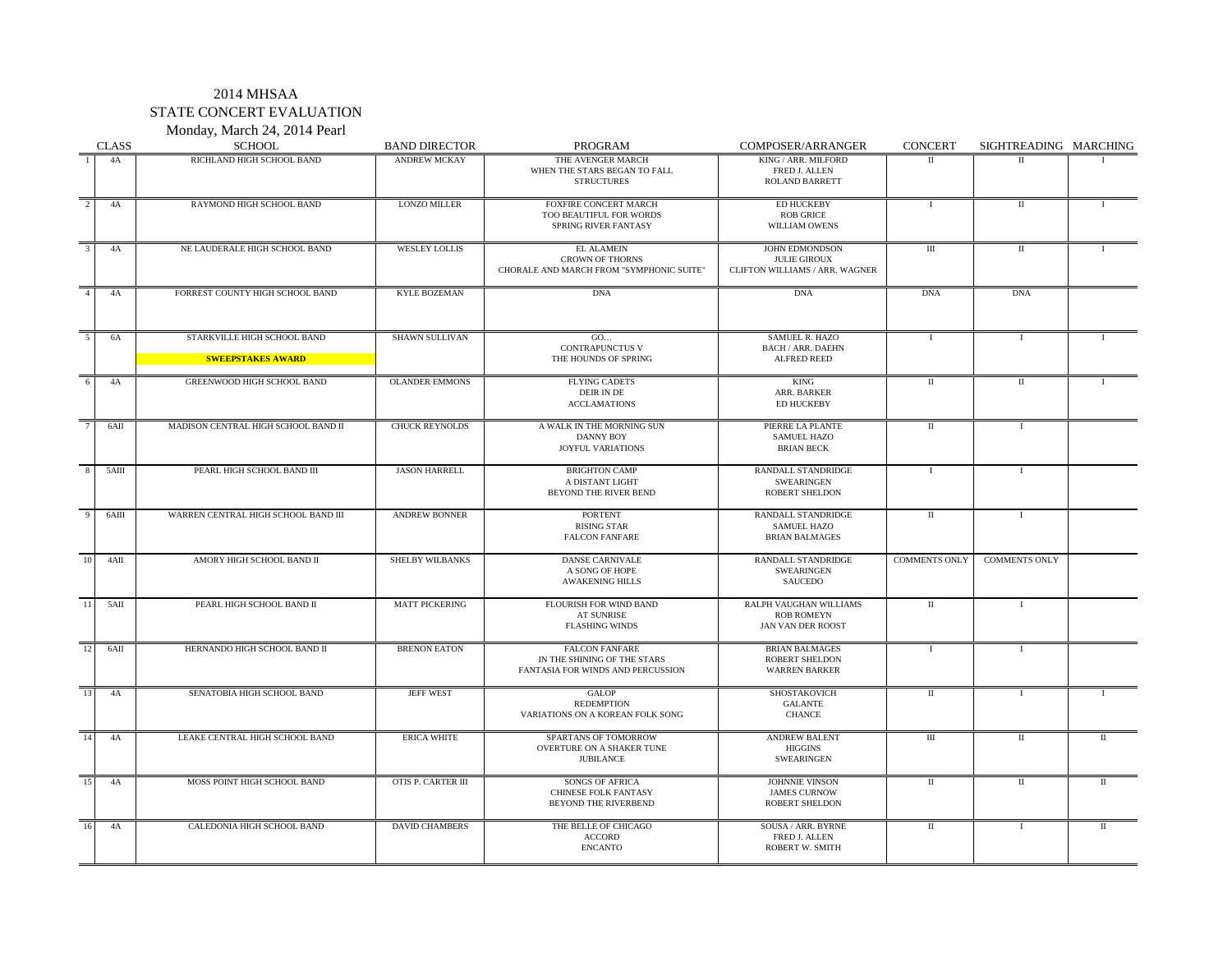| 4A   | CLEVELAND HIGH SCHOOL BAND                         | <b>CLAY FULLER</b> | <b>OUR DIRECTOR</b><br>THE LAST SPRING<br>OVERTURE ON AN EARLY AMERICAN FOLK HYMN | <b>BIGELOW/SWEARINGEN</b><br><b>GREIG / CURNOW</b><br><b>CLAUDE T. SMITH</b> |  |  |
|------|----------------------------------------------------|--------------------|-----------------------------------------------------------------------------------|------------------------------------------------------------------------------|--|--|
| 4A   | HOUSTON HIGH SCHOOL BAND                           | <b>JIM STITES</b>  | MILITARY ESCORT<br>A WELSH RHAPSODY<br>AS SUMMER WAS JUST BEGINNING               | <b>HAROLD BENNETT</b><br>GRUNDMAN<br>LARRY DAEHN                             |  |  |
| - 5A | PEARL HIGH SCHOOL BAND<br><b>SWEEPSTAKES AWARD</b> | <b>MATT ROWAN</b>  | <b>HIS HONOR</b><br>A LARK IN THE CLEAR AIR<br>PRELUDE SICILIANO AND RONDO        | FILMORE / ED. FENNELL<br>ARR. CLIFTON TAYLOR<br>MALCOM ARNOLD / ARR. PAYNTER |  |  |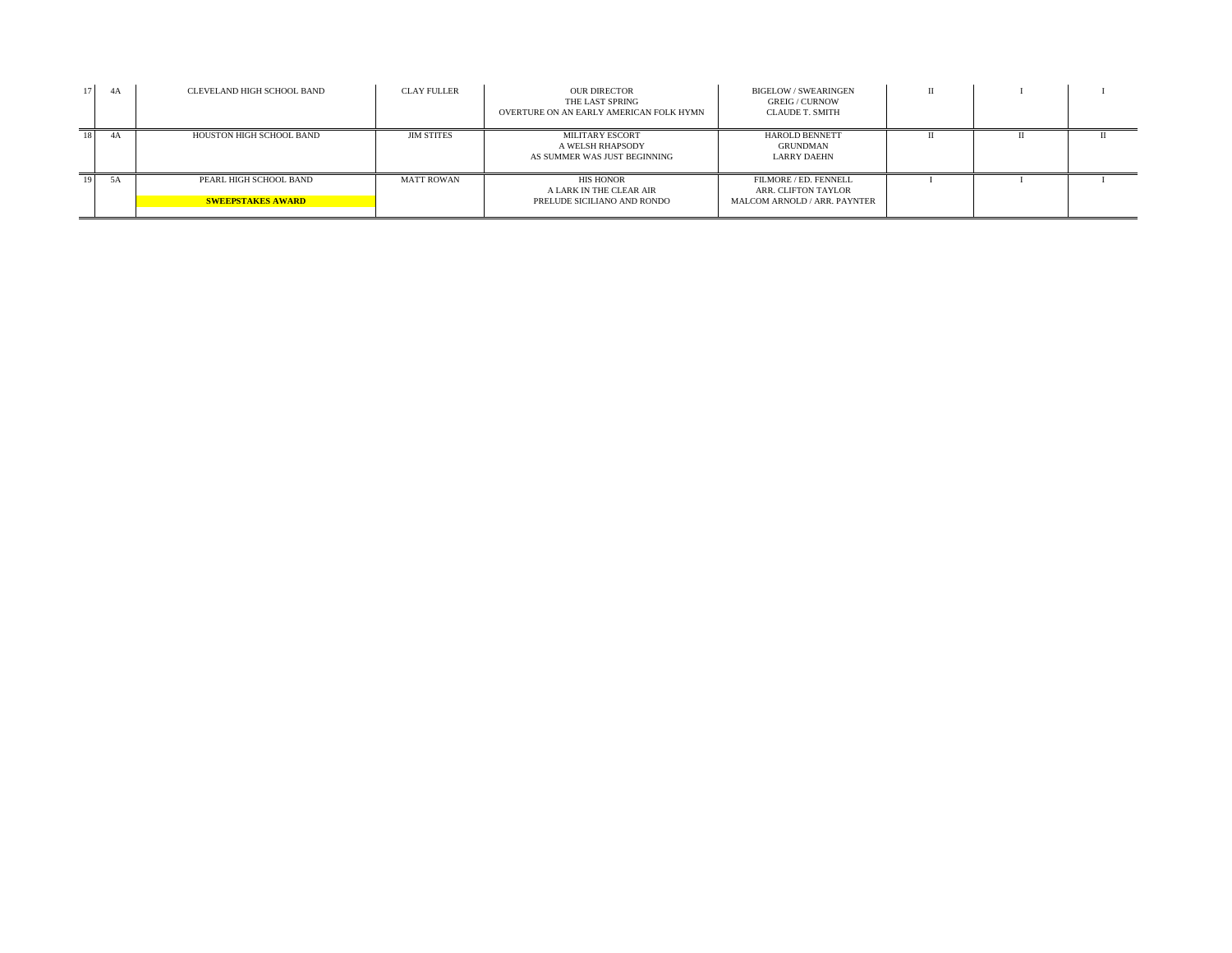Tuesday, March 25, 2014 Pearl CLASS SCHOOL BAND DIRECTOR PROGRAM COMPOSER/ARRANGER CONCERT SIGHTREADING MARCHING 1 4A FLORENCE HIGH SCHOOL BAND TYLER FINDLEY THE THUNDERER SOUSA A HYMN FOR BAND HUGH STUART<br>FOR WINDS AND PERCUSSION CLAUDE T. SMITH ANTHEM FOR WINDS AND PERCUSSION <sup>2</sup> 4A LAWRENCE COUNTY HIGH SCHOOL BAND MARK GUION MARCH SPIRITOSO CLAUDE T. SMITH I I II II II II MES SWEARINGEN FOR A CHILD JAMES SWEARINGEN GYPSY DANCE JOSEPH CAMPELLO 3 4A WEST LAUDERDALE HIGH SCHOOL BAND DAVID MCKINNEY PEACEMAKER MARCH KING / ARR. SWEARINGEN II II II II II II<br>IN THE SHINING OF THE STARS ROBERT SHELDON IN THE SHINING OF THE STARS ENCANTO ROBERT W. SMITH 4 4A MENDENHALL HIGH SCHOOL BAND ROBIN GRAY LESABRE ERIC OSTERLING II II II LEXICON ED HUCKEBY<br>
ED HUCKEBY<br>
CLARE GRUNDM CLARE GRUNDMAN 5 4A PURVIS HIGH SCHOOL BAND NICOLE ALLEN SOUND INNOVATIONS FANFARE ROBERT SHELDON I I I I I DAVID SHAFFER **SWEEPSTAKES AWARD AND REPORT OF A REPORT OF A PATHWAYS AND MICHAEL OARE** 6 4A KOSCIUSKO HIGH SCHOOL BAND JESSE YATES JR. I IVERCARGILL I LITHGOW / ARR. LAURENDALE I I I I I I PRECIOUS LORD, TAKE MY HAND **SWEEPSTAKES AWARD CONCERT OVERTURE ROBERT G. JOHNSON** <sup>7</sup> 6AII NORTHWEST RANKIN HIGH SCHOOL BAND II MATT MCDONALD ORION ORION JAN VAN DER ROOST II I WHEN THE STARS BEGAN TO FALL FRED J. ALLEN<br>THREE CHINESE MINIATURES ROBERT JAGER THREE CHINESE MINIATURES 8 6AII TERRY HIGH SCHOOL BAND II TODD BOBO I FIRST WE DREAM IN ERIK MORALES II I I PRECIOUS LORD TAKE MY HAND ROBERT W. SMITH SPIRIT OF THE FALCON RICHARD SAUCEDO 9 4AII PONTOTOC HIGH SCHOOL BAND II SARAH TODD BONDS OF UNITY KING / ARR. SWEARINGEN I I I I BE THOU MY VISION AWAKENING HILLS RICHARD SAUCEDO 10 6AII STARKVILLE HIGH SCHOOL BAND II DEMARIO JEFFERSON INTO THE CLOUDS RICHARD SAUCEDO I I I I FRANK TICHELI<br>H.A. VANDERCOOK CINCINNATUS MARCH 11 6AII CLINTON HIGH SCHOOL BAND II DUSTIN HAZLETT UNINTED NATIONS KING / ARR. SWEARINGEN II I WITH EACH SUNSET RICHARD SAUCEDO PRAIRIE DANCES DAVID HOLSINGER 12 6AII DESOTO CENTRAL HIGH SCHOOL BAND II KRIS PERKINS SALUTE TO THE COLORS MARCH KING / ARR. GLOVER I I I JENNICA PERKINS WITH EACH SUNSET RICHARD SAUCEDO LAMENT AND TRIBAL DANCES MICHAEL SWEENEY 13 4A VANCLEAVE HIGH SCHOOL BAND DR. DAVID WRIGHT WASHINGTON POST SOUSA / FENNELL II I I I CHORALE AND SHAKER DANCE ZDECHLIK<br>WITH EACH SUNSET RICHARD SAUCEDO WITH EACH SUNSET 14 4A QUITMAN HIGH SCHOOL BAND ANDY PIERCE SYMBOL OF HONOR MESANG / ARR. HILLIARD II I I SHENANDOAH ARR. ROBERT SHELDON FIRE GARY GILROY **GARY GILROY** 15 4A ITAWAMBA HIGH SCHOOL BAND REBEKAH WELLS METRODANCE RANDALL STANDRIDGE I I I I I IN THE BLEAK MIDWINTER HOLST / ARR. SMITH VERTURE: BISHAM GRANGE JOHN CACAVAS **SWEEPSTAKES AWARD OVERTURE: BISHAM GRANGE**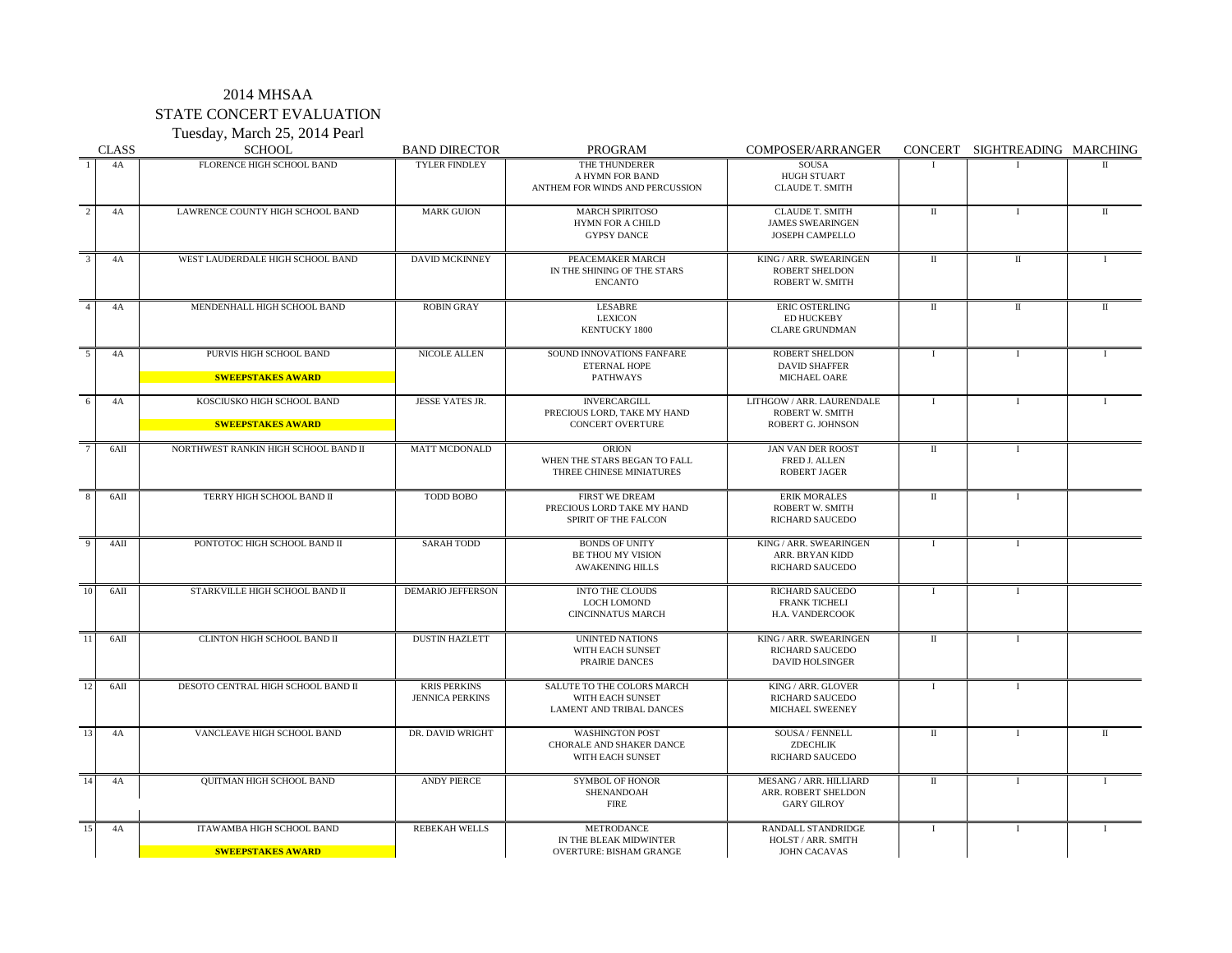| 16              | 4A | SHANNON HIGH SCHOOL BAND                                    | WILLIAM PRUITT<br><b>TERRENCE MAZIQUE</b> | <b>NEW ERA FANFARE</b><br><b>BLUE LAKE REFLECTIONS</b><br><b>FIRE DANCE</b>               | <b>RANDALL STANDRIDGE</b><br><b>ED HUCKEBY</b><br><b>DAVID SHAFFER</b> | П            | Ш | П |
|-----------------|----|-------------------------------------------------------------|-------------------------------------------|-------------------------------------------------------------------------------------------|------------------------------------------------------------------------|--------------|---|---|
| 17              | 4A | NEW ALBANY HIGH SCHOOL BAND                                 | <b>DAVID HOPPLE</b>                       | <b>HIS HONOR</b><br>DEIR' IN DE<br>BY THE RIVERS OF BABYLON                               | FILLMORE / ED. FENNELL<br><b>WARREN BARKER</b><br><b>ED HUCKEBY</b>    |              | Π |   |
| $\overline{18}$ | 4A | NORTH PIKE HIGH SCHOOL BAND                                 | <b>CLINT BOLEWARE</b>                     | <b>FAIREST OF THE FAIR</b><br>A CHILDHOOD HYMN<br><b>KENTUCKY 1800</b>                    | SOUSA / ARR. CLARK<br><b>DAVID HOLSINGER</b><br><b>CLARE GRUNDMAN</b>  | Ш            | П |   |
| 19              | 6A | TUPELO HIGH SCHOOL BAND                                     | TIM MATLOCK                               | <b>SHEPHERD'S HEY</b><br>PERTHSHIRE MAJESTY<br><b>INCANTATION AND DANCE</b>               | PERCY GRAINGER<br><b>SAMUEL HAZO</b><br><b>JOHN BARNES CHANCE</b>      | $\mathbf{I}$ | П |   |
| $\overline{20}$ | 6A | DESOTO CENTRAL HIGH SCHOOL BAND<br><b>SWEEPSTAKES AWARD</b> | <b>DENNIS COX</b>                         | THIRD SUITE - MARCH<br>AUSTRALIAN UP COUNTRY TUNE<br>THE GATHERING OF THE RANKS AT HEBRON | <b>ROBERT E JAGER</b><br>PERCY GRAINGER<br><b>DAVID HOLSINGER</b>      |              |   |   |
|                 |    |                                                             |                                           |                                                                                           |                                                                        |              |   |   |
|                 |    |                                                             |                                           |                                                                                           |                                                                        |              |   |   |
|                 |    |                                                             |                                           |                                                                                           |                                                                        |              |   |   |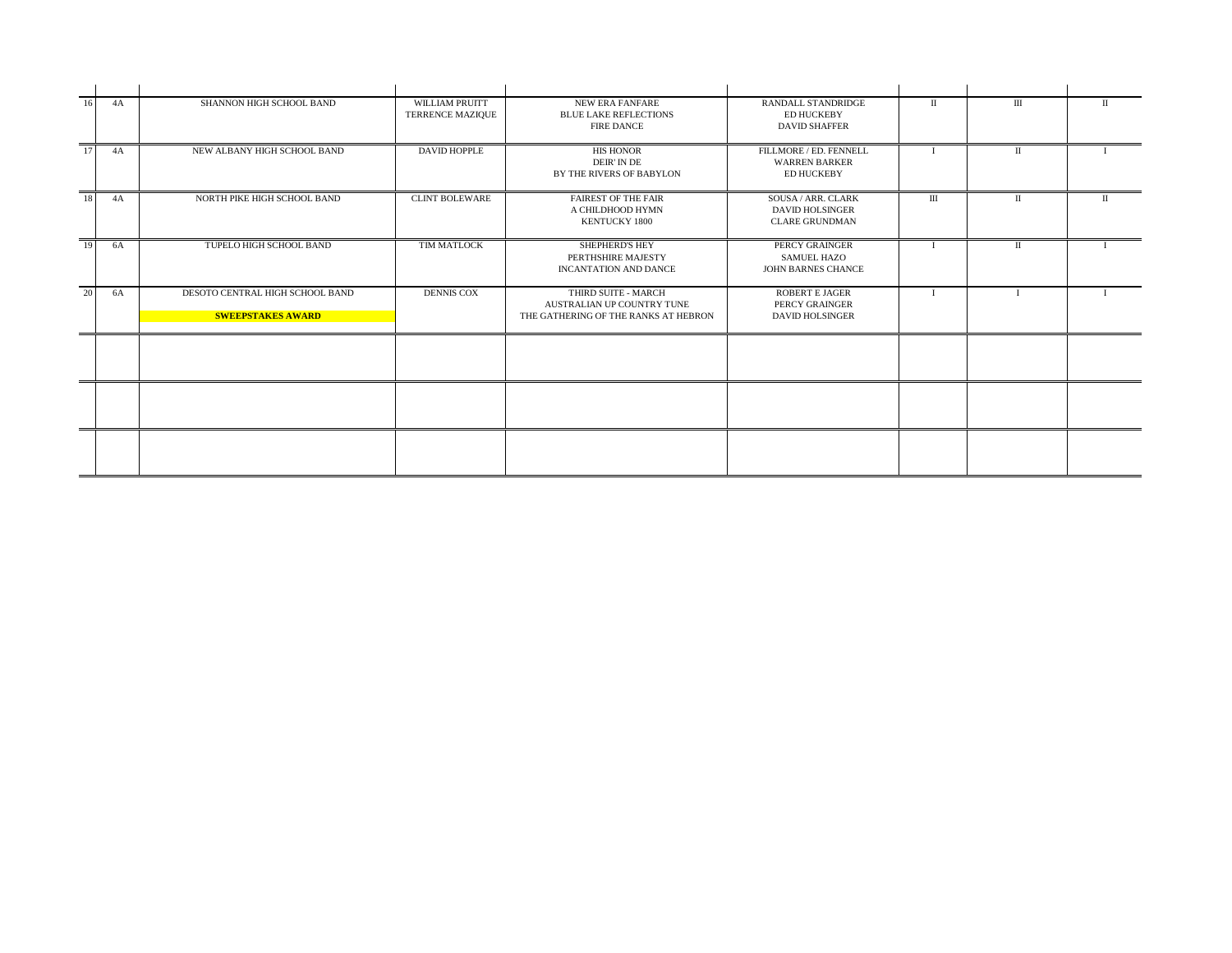Wednesday, March 26, 2014 Pearl CLASS SCHOOL BAND DIRECTOR PROGRAM COMPOSER/ARRANGER CONCERT SIGHTREADING MARCHING 1 6A FOREST HILL HIGH SCHOOL BAND DEMETRI JONES GALOP SHOSTAKOVICH / ARR. HUNSBERGER III II II II II II II II DOWN A COUNTRY LANE ARON COPLAND FOLK LIEDER FANTASY ERIC OSTERLING FOLK LIEDER FANTASY 2 4A NEWTON COUNTY HIGH SCHOOL BAND STACY SANDERS ROUGH RIDERS ROUGH RIDERS I I I I I I I I I I I I I I I I I BALLADE JENKINS JENKINS<br>LIGHT ETERNAL SWEARINGEN THE LIGHT ETERNAL 3 4AII NORTHEAST JONES HIGH SCHOOL BAND II JACOB MITCHELL MISTER JOE STELLOW MOUNTAINS JACOB DE HAAN II II II YELLOW MOUNTAINS<br>AGGRESSIVO RANDALL STANDRIDGE 4 4A POPLARVILLE HIGH SCHOOL BAND JOSH TIDWELL ACES OF THE AIR KING / ARR. SWEARINGEN I I I II II IN THE SHINING OF THE STARS<br>BLUE RIDGE SAGA JAMES SWEARINGEN 5 4A MAGEE HIGH SCHOOL BAND SUZI PHILLIPS MARCH OF THE BELGIAN PARATROOPERS LEEMANS / ARR. SWEARINGEN I I I II<br>BLACK IS THE COLOR ROBERT SHELDON BLACK IS THE COLOR ROBERT SHELDON<br>THE ETERNAL JOURNEY THE ROBERT SHAFFER THE ETERNAL JOURNEY 6 6AII WARREN CENTRAL HIGH SCHOOL BAND II MELYNN ARENDALE ALLIED HONOR KING / ARR. SWEARINGEN I I I I I SAMUEL HAZO<br>BRIAN BALMAGES AMONG THE CLOUDS 7 4A NORTHEAST JONES HIGH SCHOOL BAND MICHELLE GRAHAM THE SOUNDS OF SPRING SATO & WADA I I I JAMES SWEARINGEN<br>ROBERT SHELDON FALL RIVER OVERTURE 8 4AII RIPLEY HIGH SCHOOL BAND II NATHAN WAYCASTER GRAYS HARBOR MARCH STEVE HODGES I II I I AN IRISH INTERLUDE<br>KENTUCKY 1800 CLARE GRUNDMAN 9 9 4A PASS CHRISTIAN HIGH SCHOOL BAND MARK RUSSELL TEMECULA VALLEY FANFARE RICHARD SAUCEDO I I I I I I I I TOO BEAUTIFUL FOR WORDS **SWEEPSTAKES AWARD AND CLARK CLARK** CLARK CLARK CLARK CLARK CLARK CLARK CLARK CLARK CLARK CLARK 10 4A AMORY HIGH SCHOOL BAND IMELANIE STARK AMPARITO ROCA I TEXIDOR / ARR. WINTER I I I I I DEIR' IN DE WARREN BARKER<br>TOURNAMENT STEPHEN BULLA STEPHEN BULLA 11 4A LAFAYETTE COUNTY HIGH SCHOOL BAND KELLY DUNCAN KIRKPATRICK FANFARE ANDREW BOYSEN JR. I II I I I I I THE WILLOWS OF WINTER BI BROOKS<br>DEDICATORY OVERTURE BI BROOKS<br>CLIFTON WILLIAMS DEDICATORY OVERTURE 12 4A TISHOMINGO COUNTY HIGH SCHOOL BAND LIBBY CUNNINGHAM ALAMO MARCH KING / ARR. SWEARINGEN II II II II II II<br>ARIOSO DARREN IFNKINS DARREN JENKINS<br>MARK WILLIAMS CAMPBELL RIVER SKETCHES 13 4A CORINTH HIGH SCHOOL BAND BRUCE DOBBS ROUGH RIDERS KING / ARR. SWEARINGEN I I I I I I TE DEUM GOUNOUD / ARR. CONLEY BLUE RIDGE SAGA JAMES SWEARINGEN **SWEEPSTAKES AWARD** 14 4A RIPLEY HIGH SCHOOL BAND SAM CUNNINGHAM ROLLING THUNDER FILMORE / ED. FENNELL I I I I I I I ELSA'S PROCESSION TO THE CATHEDRAL WAGNER / CALLIE **SWEEPSTAKES AWARD** RIDE SAMUEL HAZO SAMUEL HAZO SAMUEL HAZO SAMUEL HAZO SAMUEL HAZO SAMUEL HAZO SAMUEL HAZO SAMUEL HAZO SAMUEL HAZO SAMUEL HAZO SAMUEL HAZO SAMUEL HAZO SAMUEL HAZO SAMUEL HAZO SAMUEL HAZO SAMUEL HAZO SAMUE 15 4A PONTOTOC HIGH SCHOOL BAND VANCE WIGGINTON BLACK GRANITE JAMES L HOSAY I I I I I I I I I I I I I I I I I SONG FOR LYNDSAY ANDREW BOYSEN<br>
LITURGICAL DANCES DAVID HOL SINGER **SWEEPSTAKES AWARD LITURGICAL DANCES DANCES DAVID**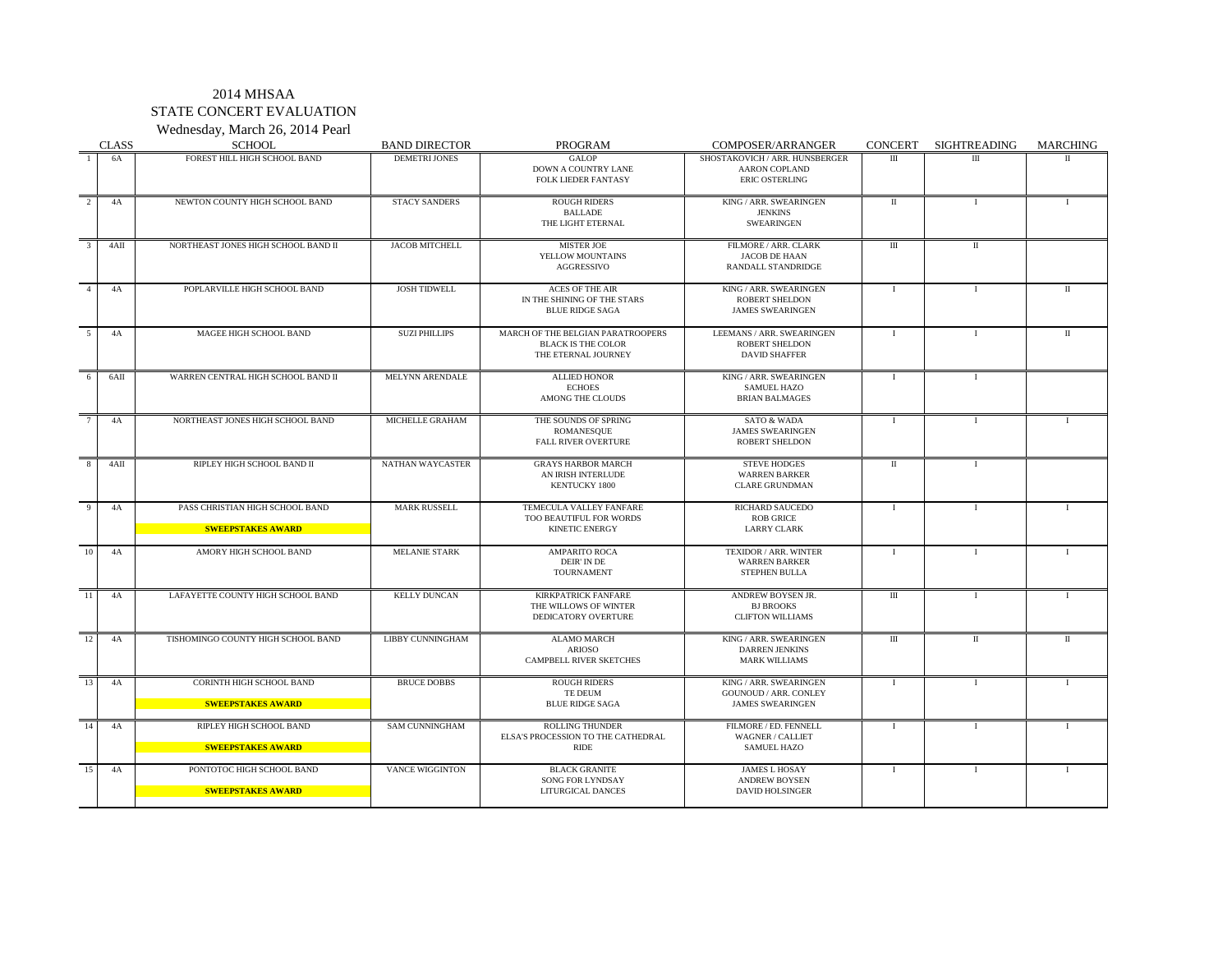| 16 | 6A | D'IBERVILLE HIGH SCHOOL BAND      | <b>JAMES BROWN</b>      | <b>DYNASTY</b><br><b>ASHOKAN FAREWELL</b><br><b>FOUNDRY</b>                             | <b>JASON NITSCH</b><br>UNGAR / ARR. CALVIN CUSTER<br><b>JOHN MACKEY</b>   |   |  |
|----|----|-----------------------------------|-------------------------|-----------------------------------------------------------------------------------------|---------------------------------------------------------------------------|---|--|
|    | 6A | <b>BRANDON HIGH SCHOOL BAND</b>   | TIM CAGLE               | <b>EMBLEM OF UNITY</b><br>AS SUMMER WAS JUST BEGINNING<br>PRELUDE, SICILIANO, AND RONDO | <b>J.J. RICHARDS</b><br><b>DAEHN</b><br>MALCOLM ARNOLD / ARR. PAYNTER     |   |  |
| 18 | 6A | HANCOCK HIGH SCHOOL BAND          | <b>BENJI MCCLAIN</b>    | <b>COLUMBIA CELEBRATIONS</b><br>LUX AURUMQUE<br><b>SUMMER DANCES</b>                    | MICHAEL JEDWABRIK<br><b>ERIC WHITACRE</b><br><b>BRIAN BALMAGES</b>        | П |  |
| 19 | 6A | HARRISON CENTRAL HIGH SCHOOL BAND | <b>CHESTER GARRISON</b> | JOY<br>PRECIOUS LORD. TAKE MY HAND<br>ON AN AMERICAN SPIRITUAL                          | <b>JOSEPH CURIALE</b><br><b>ROBERT W. SMITH</b><br><b>DAVID HOLSINGER</b> |   |  |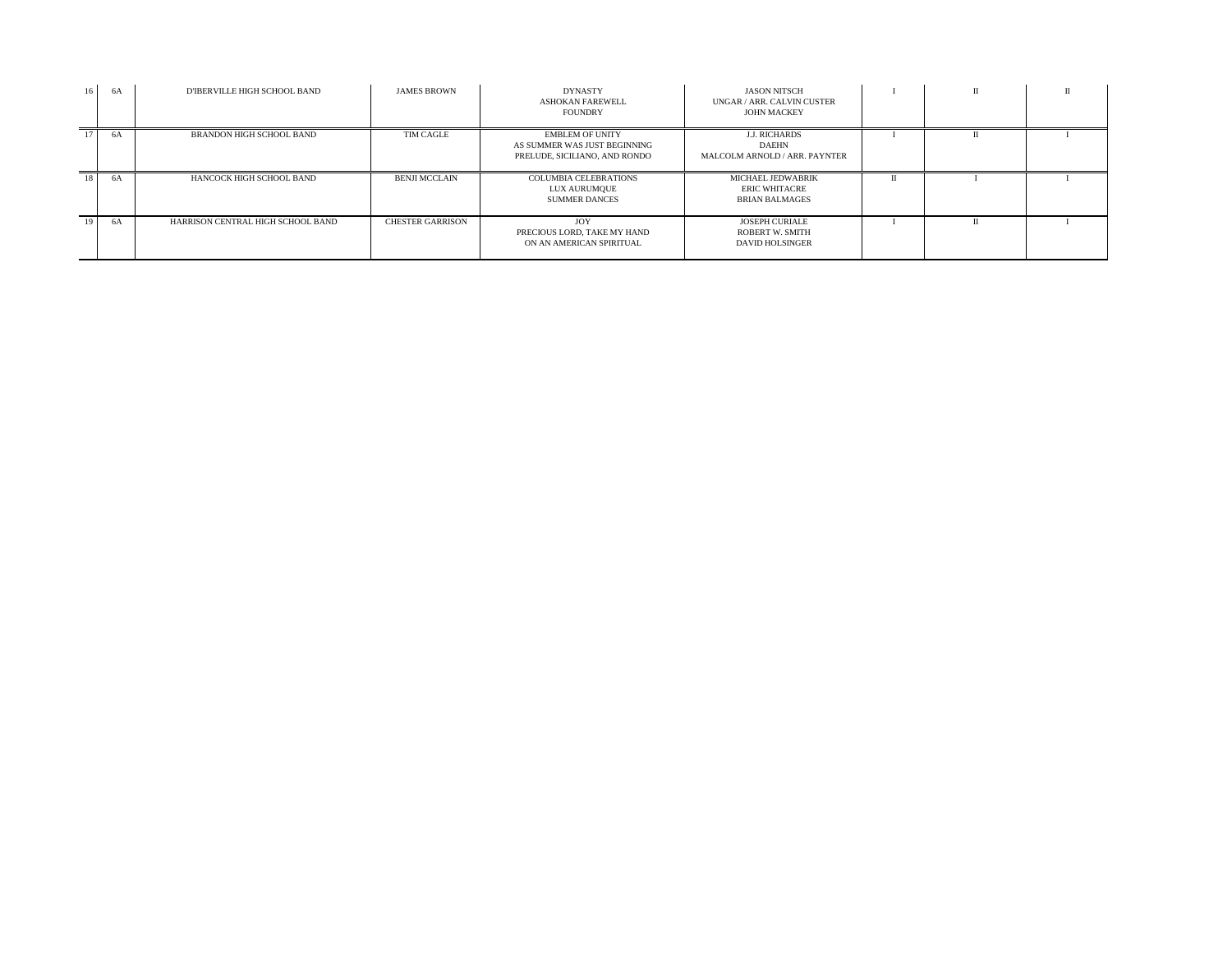## 2014 MHSAA STATE CONCERT EVALUATION Thursday, March 27, 2014 Pearl

|                | <b>CLASS</b> | <b>SCHOOL</b>                                           | <b>BAND DIRECTOR</b>      | PROGRAM                                                                      | COMPOSER/ARRANGER                                                                |                      | CONCERT SIGHTREADING MARCHING |              |
|----------------|--------------|---------------------------------------------------------|---------------------------|------------------------------------------------------------------------------|----------------------------------------------------------------------------------|----------------------|-------------------------------|--------------|
|                | 6A           | TERRY HIGH SCHOOL BAND                                  | <b>MIKE HAMPTON</b>       | AN AMERICAN FANFARE<br>FOREVER HOLDING CLOSE THE MEMORIES<br><b>SEVENS</b>   | <b>RICK KIRBY</b><br><b>SAUCEDO</b><br>SAMUEL HAZO                               | $\mathbf{H}$         |                               | $\mathbf{H}$ |
| 2              | 6A           | MURRAH HIGH SCHOOL BAND                                 | <b>BRYAN JEFFERSON</b>    | ROBINSON'S GRAND ENTRÉE<br>PERTHSHIRE MAJESTY<br><b>GALOP</b>                | KING<br>HAZO<br>SHOSTAKOVICH                                                     | Ш                    | П                             | $\bf{I}$     |
| 3              | 6A           | JIM HILL HIGH SCHOOL BAND                               | <b>CHRISTOPHER LITTLE</b> | <b>RESURGENCES</b><br>CHORALE AND ALLELUIA<br>PRELUDE AND RONDO              | <b>ROBERT SHELDON</b><br>HOWARD HANSON<br>DAVID HOLSINGER                        | $\mathbf{I}$         | $\mathbf{I}$                  | $\bf{I}$     |
| $\overline{4}$ | 6A           | MERIDIAN HIGH SCHOOL BAND                               | ANTONIO ALTMAN            | <b>DOWN EAST FANFARE</b><br><b>DREAMS</b><br>HAVENDANCE                      | <b>JACK STAMP</b><br>ROBERT W. SMITH<br><b>DAVID HOLSINGER</b>                   | Ι.                   | $\mathbf{III}$                | $\mathbf{I}$ |
| 5              | 6A           | PETAL HIGH SCHOOL BAND<br><b>SWEEPSTAKES AWARD</b>      | <b>MIKE GARNAND</b>       | A SLAVIC FAREWELL<br><b>MOUNTAIN THYME</b><br>SYMPHONIC DANCE NO. 3 "FIESTA" | <b>AGAPKIN / ARR. BOURGEOIS</b><br><b>SAMUEL HAZO</b><br><b>CLIFTON WILLIAMS</b> | $\bf{I}$             | $\bf{I}$                      | $\bf{I}$     |
| 6              | 6AII         | <b>GULFPORT HIGH SCHOOL BAND II</b>                     | <b>WES MOREHEAD</b>       | <b>COUNTRY GARDENS</b><br><b>REVERIE</b><br><b>IMAGES</b>                    | PERCY GRAINGER<br>DEBUSSY / ARR. MORALES<br><b>ROBERT SHELDON</b>                | $\mathbf I$          | -1                            |              |
| 7              | 1A           | HATLEY HIGH SCHOOL BAND                                 | LEIGH ANN STANDFORD       | NEW CENTURY MARCH<br><b>LONDONDERRY AIR</b><br>ZEAL                          | <b>KEN HARRIS</b><br><b>JOHN KINYON</b><br><b>ROB GRICE</b>                      | $\bf{I}$             | $\mathbf{I}$                  | $\mathbf{I}$ |
| 8              | 6A           | OAK GROVE HIGH SCHOOL BAND<br><b>SWEEPSTAKES AWARD</b>  | <b>SHARON LAIRD</b>       | <b>LANDSCAPES</b><br>IRISH TUNE FROM COUNTY DERRY<br><b>DANZAS CUBANAS</b>   | ROSSANO GALANTE<br>PERCY GRAINGER<br><b>ROBERT SHELDON</b>                       | $\bf{I}$             | $\mathbf{I}$                  | $\mathbf{I}$ |
| 9              | 6A           | BILOXI HIGH SCHOOL BAND                                 | TRAVIS COAKLEY            | THE LIBERTY BELL MARCH<br><b>MOCK MORRIS</b><br>INCANTATION AND DANCE        | SOUSA / ARR. GORE<br>PERCY GRAINGER<br>JOHN BARNES CHANCE                        | $\bf{I}$             | $\mathbf{I}$                  | $\mathbf{I}$ |
| 10             | 4A           | <b>GREENE COUNTY HIGH SCHOOL BAND</b>                   | <b>JULIE JONES</b>        | <b>NEW ERA FANFARE</b><br>SHENANDOAH<br><b>UNITY MARCH</b>                   | RANDALL STANDRIDGE<br>ROBERT SHELDON<br><b>STEVE HODGES</b>                      | $\mathbf{I}$         | $\mathbf{I}$                  | $\mathbf{I}$ |
| -11            | 6A           | WARREN CENTRAL HIGH SCHOOL BAND                         | <b>ALAN ARENDALE</b>      | <b>MAN OF THE HOUR</b><br>MOUNTAIN THYME<br>SYMPHONIC DANCE #3               | FILLMORE / ED. FOSTER<br><b>SAMUEL HAZO</b><br><b>CLIFTON WILLIAMS</b>           | $\scriptstyle\rm II$ | $\mathbf{I}$                  | $\mathbf{I}$ |
| 12             | 6A           | HERNANDO HIGH SCHOOL BAND<br><b>SWEEPSTAKES AWARD</b>   | LEN KILLOUGH              | <b>VALDRES</b><br><b>ALLERSEELEN</b><br>INCANTATION AND DANCE                | <b>JOHANNES HANNSEN</b><br>R. STRAUSS / ARR. FENNELL<br>JOHN BARNES CHANCE       | Ι.                   | $\bf{I}$                      | $\mathbf{I}$ |
| 13             | 4A           | <b>COLUMBIA HIGH SCHOOL</b>                             | <b>REUBEN MCDOWELL</b>    | <b>ROLLING THUNDER</b><br><b>SEAL LULLABY</b><br>WHEN ANGELS WEEP            | FILLMORE / ARR. GLOVER<br><b>ERIC WHITACRE</b><br><b>DAVID SHAFFER</b>           | $\mathbf I$          | -1                            | $\bf{I}$     |
| 14             | 6A           | <b>GULFPORT HIGH SCHOOL</b><br><b>SWEEPSTAKES AWARD</b> | <b>ZACHARY HARRIS</b>     | <b>SHEPHERD'S HEY</b><br>SHELTERING SKY<br>VARIATIONS ON A KOREAN FOLK SONG  | PERCY GRAINGER<br><b>JOHN MACKEY</b><br>JOHN BARNES CHANCE                       | $\bf{I}$             | $\mathbf{I}$                  | $\mathbf{I}$ |